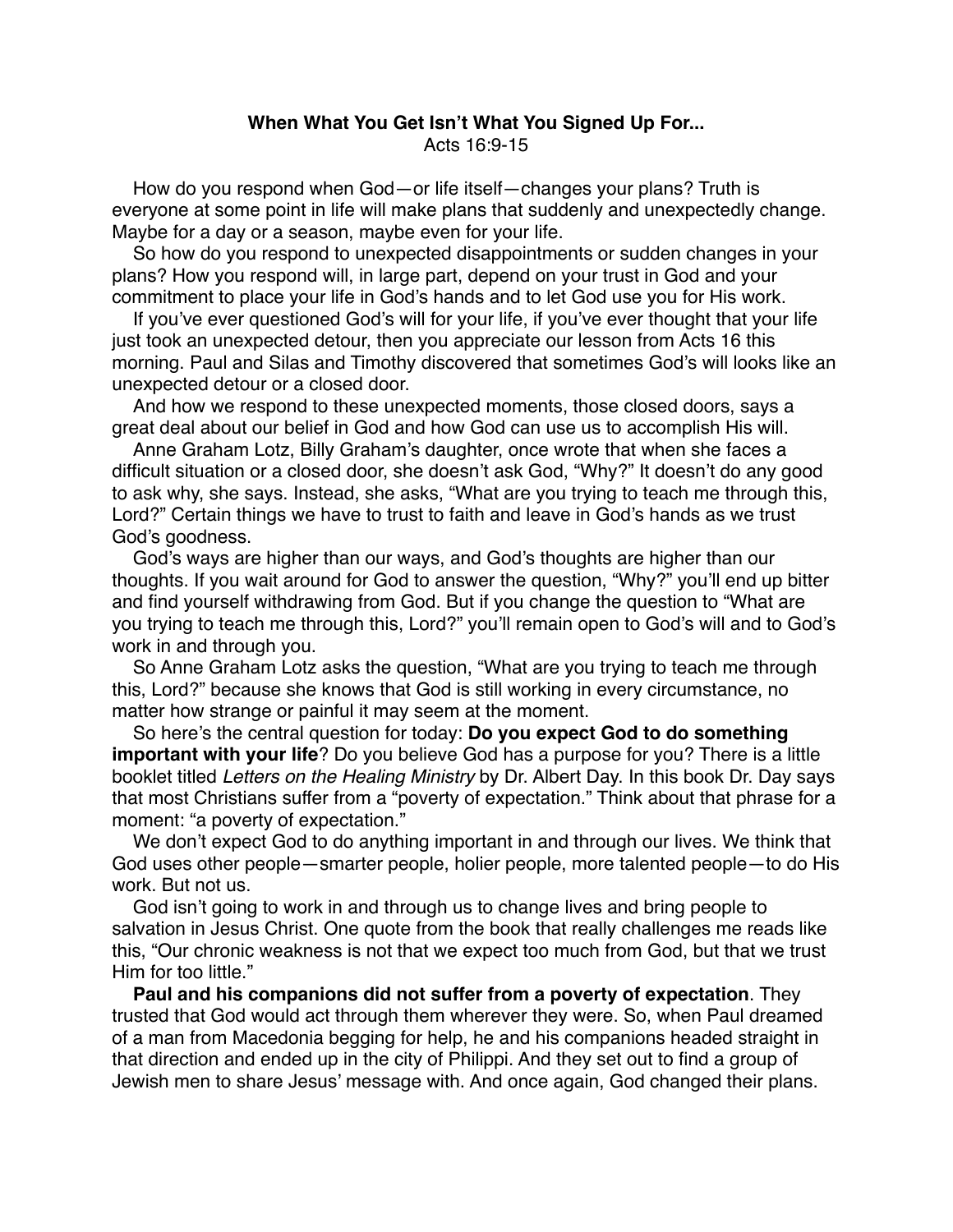Paul and his men came across a small group of women gathered by a river, praying. Was this *really* God's big mission opportunity for them? After all women ranked low in power and standing in the society of that day. However, that's no problem for God as we have often seen. God works through all kinds of people in all kinds of circumstances.

The story is told of a small church in Costa Mesa, California in the 1960s located very near the beach. Several young people attended the church, some of whom hadn't attended church before. And one thing was obvious: they most certainly didn't know anything about dressing in your "Sunday best." In fact, many of them came directly from the beach to church on Sunday morning; some even walked in without shirts or shoes.

This wouldn't have been a problem, except that the beach had oil deposits in the sand, and oil clung to their bare feet, and they tracked oil on the church's new carpet. So they posted a sign on the door that said, "Shirts and shoes please" but soon realized that some would feel excluded from attending because of the sign and they might never come back.

Let's pause for a moment and think about that. What barriers do we place between God and the people around us? What limits do we place on God's work? Paul and his companions were committed to preaching the good news of Jesus Christ—to Jewish men.

Did God really change their grand missionary plans so they could preach to group of women? At least one of the women, a woman named Lydia, was even a Gentile. Was this unexpected and even uncomfortable situation really an opportunity from God?

Evidently, Paul and Silas and Timothy thought so. Because they sat down and began to speak to the women. And the Lord opened the heart of Lydia; and she and her entire household were baptized that day.

But let's get back to that church in Costa mesa and with the oily carpets. The pastor called a meeting of the church leaders who caught a vision of what God could do in and through them if they threw away their barriers and limitations and welcomed these young people without reservation to their church.

And they decided that if they had to tear out the pews and rip up the carpets to make those young people feel welcome, they'd do it. And God brought revival on that little church. They attracted the young people and they grew in vitality and spiritual maturity all because they committed to removing any barriers that might keep people from hearing and receiving the word of God.

Which brings me to a final question for this morning, **will Providence obey God's calling even if we don't understand it**?

One of my favorite passages of Scripture is 2 Corinthians 5:19-20, "…God was reconciling the world to himself in Christ, not counting people's sins against them. And he has committed to us the message of reconciliation …" [Listen carefully:] "We are therefore Christ's ambassadors, as though God were making his appeal through us. We implore you on Christ's behalf: Be reconciled to God."

You see, God can't do much with a life that isn't committed to Him. God can't do much with believers who don't see every moment as an opportunity to do the work of Jesus in all circumstances. Because *those who put everything in God's hands eventually see God's hand in everything*. Which is just what Paul and his companions did—they put everything in God's hands, and they saw God's hand in everything.